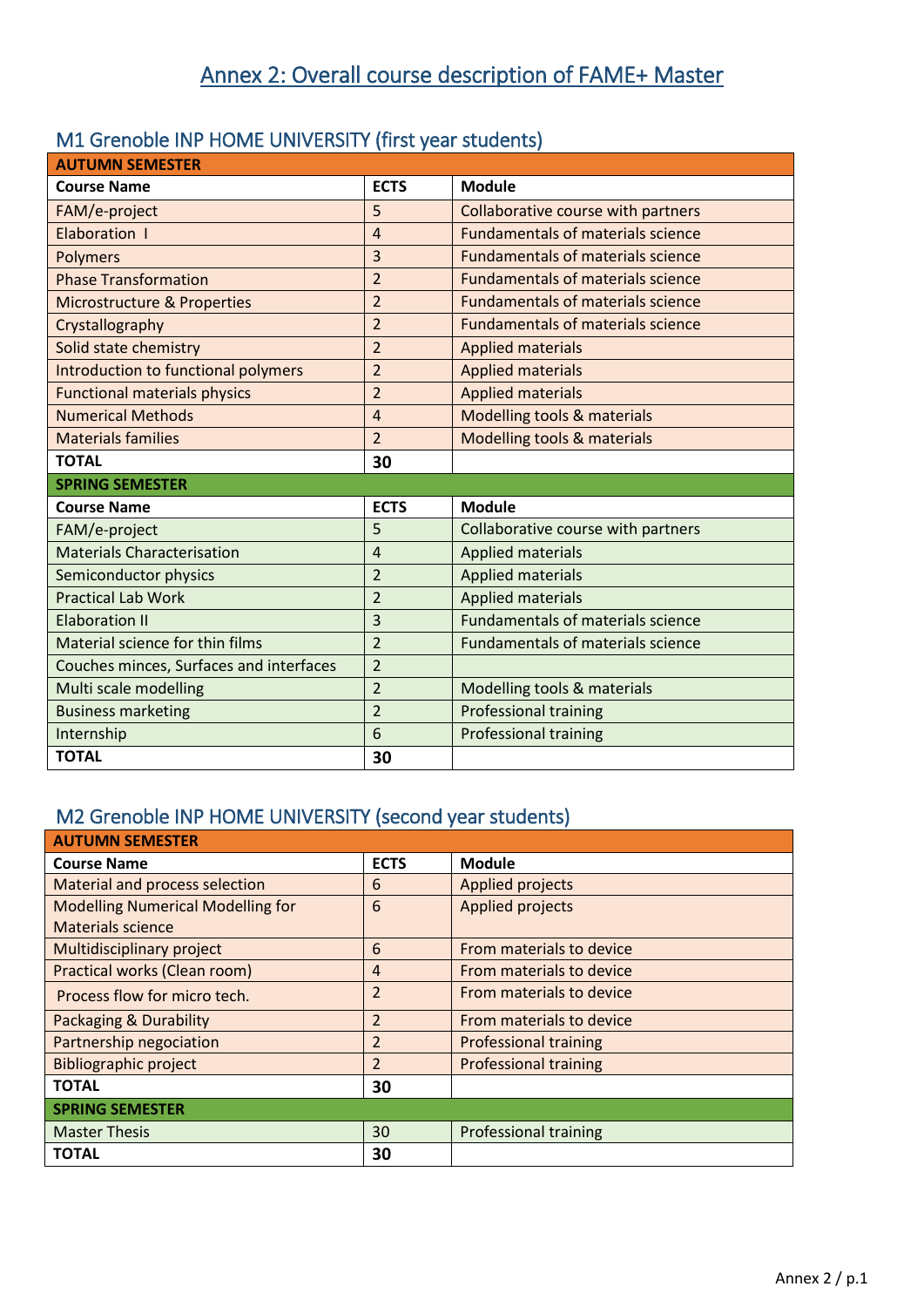#### M1 TUDa HOME UNIVERSITY (first year students):

| <b>AUTUMN SEMESTER</b>                         |             |                                                |
|------------------------------------------------|-------------|------------------------------------------------|
| <b>Course Name</b>                             | <b>ECTS</b> | <b>Module</b>                                  |
| FAM/e-project                                  | 4           | Collaborative course with partners             |
| Micromechanics for Materials Science*          | 6           | <b>Micromechanics for Materials Science</b>    |
| Surfaces and interfaces                        | 5           | Surfaces and interfaces                        |
| Research Lab I                                 | 4           | Research Lab I                                 |
| <b>Functional Materials</b>                    | 6           | <b>Functional Materials</b>                    |
| Computational Material science**               | 5           | <b>Computational Material science</b>          |
| <b>TOTAL</b>                                   | 30          |                                                |
| <b>SPRING SEMESTER</b>                         |             |                                                |
| FAM/e-project                                  | 6           | Collaborative course with partners             |
| Advanced Characterization methods of           | 6           | Advanced Characterization methods of           |
| <b>Materials Science</b>                       |             | <b>Materials Science</b>                       |
| <b>Theoretical Methods in Material Science</b> | 6           | <b>Theoretical Methods in Material Science</b> |
| Internship (ARL) ***                           | 12          | <b>Professional training</b>                   |
| TOTAL                                          | 30          |                                                |

\* The Course "*Micromechanics for Materials Science"* can be replaced by the course *"Quantum Mechanics for Materials Science (6 ECTS)"* 

\*\* The Course "*Computational Material science"* can be replaced by any course of our Materials Science department which are listed in "*elective courses M. Sc. Materials Science*" in the TUCaN system. Students without a bachelor degree in Materials Science or Physics can also use the course "Concepts in Materials Physics (6 ECTS)" on request.

\*\*\* The Course "*Internship (Advanced Research Lab - FAME)"* with 12 ECTS can be replaced by a shorter *Internship (FAME)* with 8 ECTS and an *elective course* with 4 (ECTS) offered by our Materials Science department.

#### M2 TUDa HOME UNIVERSITY (second year students)

| <b>AUTUMN SEMESTER</b>                       |                |                                                      |  |
|----------------------------------------------|----------------|------------------------------------------------------|--|
| <b>Course Name</b>                           | <b>ECTS</b>    | <b>Module</b>                                        |  |
| <b>Mandatory Courses</b>                     |                |                                                      |  |
| Micromechanics for Materials Science*        | 6              | <b>Micromechanics for Materials Science</b>          |  |
| Research Lab I                               | $\overline{4}$ | Research Lab I                                       |  |
| <b>Elective courses***</b>                   |                |                                                      |  |
| <b>Advanced Microscopy</b>                   | $\overline{4}$ | <b>Advanced Microscopy</b>                           |  |
| <b>Ceramic Materials: Syntheses and</b>      | $\overline{4}$ | Ceramic Materials: Syntheses and Properties.         |  |
| Properties. Part II                          |                | Part II                                              |  |
| <b>Computational Material science</b>        | 5              | <b>Computational Material science</b>                |  |
| <b>Course Processing of Conventional and</b> | $\overline{2}$ | <b>Course Processing of Conventional and Polymer</b> |  |
| <b>Polymer Derived Silicon Ceramics</b>      |                | <b>Derived Silicon Ceramics</b>                      |  |
| Electrochemistry in Energy Applications I:   | $\overline{4}$ | Electrochemistry in Energy Applications I:           |  |
| <b>Converter Devices</b>                     |                | <b>Converter Devices</b>                             |  |
| <b>Engineering Microstructures</b>           | $\overline{4}$ | <b>Engineering Microstructures</b>                   |  |
| <b>Focused Ion Beam Microscopy</b>           | $\overline{4}$ | <b>Focused Ion Beam Microscopy</b>                   |  |
| <b>Fundamentals and Techniques of Modern</b> | $\overline{4}$ | <b>Fundamentals and Techniques of Modern</b>         |  |
| <b>Surface Science</b>                       |                | Surface Science                                      |  |
| <b>Magnetism and Magnetic Materials</b>      | $\overline{4}$ | <b>Magnetism and Magnetic Materials</b>              |  |
| <b>Materials Chemistry</b>                   | $\overline{4}$ | <b>Materials Chemistry</b>                           |  |
| <b>Mathematical Methods in Materials</b>     | $\overline{4}$ |                                                      |  |
| Science                                      |                | Mathematical Methods in Materials Science            |  |
| <b>Mechanical Properties of Ceramic</b>      | $\overline{4}$ |                                                      |  |
| <b>Materials</b>                             |                | <b>Mechanical Properties of Ceramic Materials</b>    |  |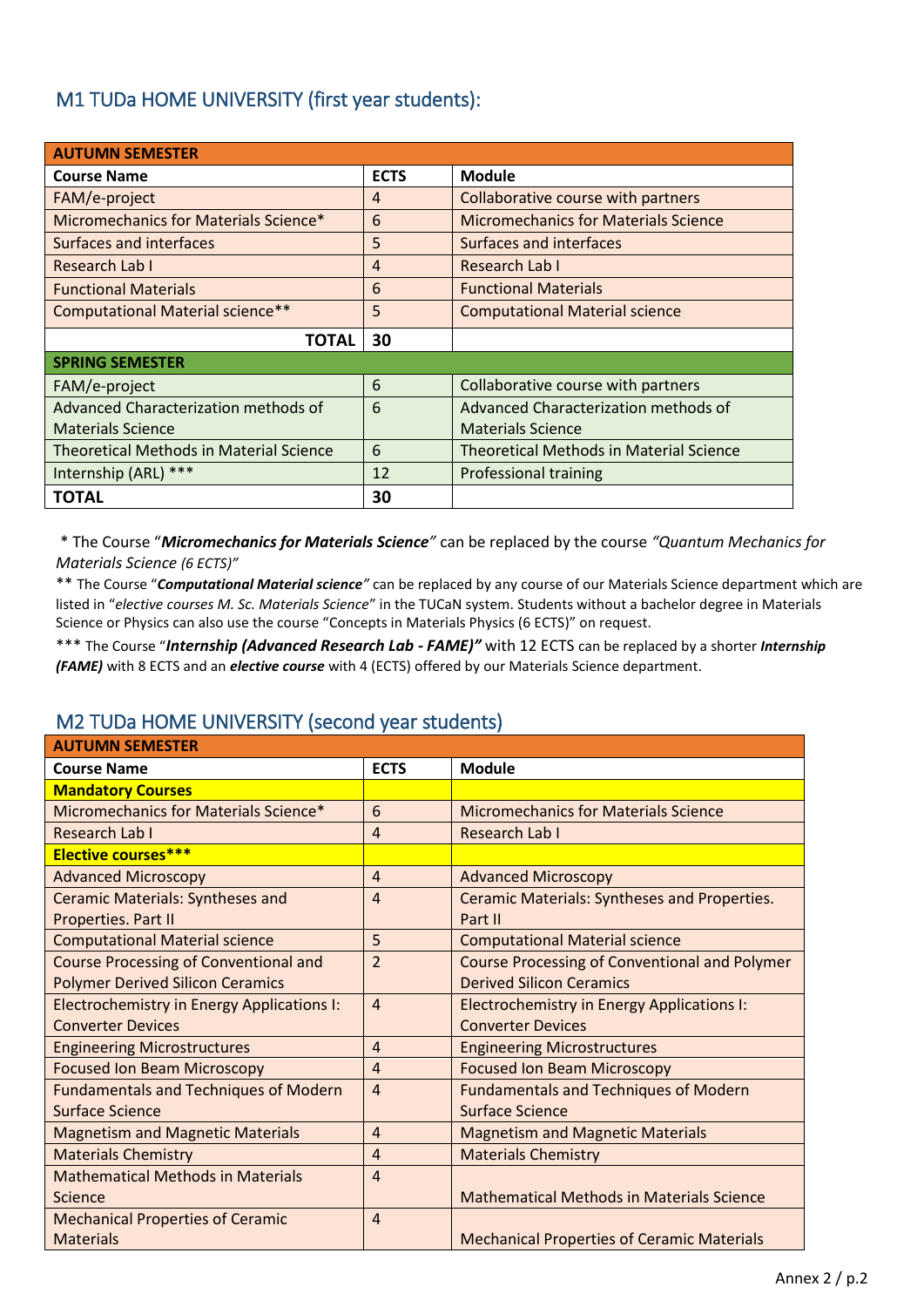| <b>Mechanical Properties of Metals</b>         | $\overline{4}$ | <b>Mechanical Properties of Metals</b>         |
|------------------------------------------------|----------------|------------------------------------------------|
| <b>Polymer Materials</b>                       | 4              | <b>Polymer Materials</b>                       |
| <b>Quantum Mechanics for Materials Science</b> | 6              | <b>Quantum Mechanics for Materials Science</b> |
| Semiconductor Interfaces                       | 4              | <b>Semiconductor Interfaces</b>                |
| Solid State and Structural Chemistry of        | $\overline{4}$ | Solid State and Structural Chemistry of        |
| <b>Materials</b>                               |                | <b>Materials</b>                               |
| <b>Transmission Electron Microscopy</b>        | 3              | <b>Transmission Electron Microscopy</b>        |
| <b>TOTAL</b>                                   | 30             |                                                |
| <b>SPRING SEMESTER</b>                         |                |                                                |
| Master thesis                                  | 30             | <b>Professional training</b>                   |
| ΤΟΤΑΙ                                          | 30             |                                                |

\* The Course "*Micromechanics for Materials Science"* can be replaced by the course "*Quantum Mechanics for Materials Science (6 ECTS)"* 

\*\*\* All eligible **"E***lective courses"* are listed in "*elective courses M. Sc. Materials Science*" in the TUCaN system. Only the following courses cannot be chosen: "Surfaces and Interfaces", "Materials Engineering", "Materials Science for Renewable Energy Systems "or "Advanced Research Lab". Students without a bachelor degree in Materials Science or Physics can also use the course "Concepts in Materials Physics (6 ECTS)" on request.

#### M2 University of Aveiro (second year students)

| <b>AUTUMN SEMESTER</b>                                              |             |                                         |  |
|---------------------------------------------------------------------|-------------|-----------------------------------------|--|
| <b>Course Name</b>                                                  | <b>ECTS</b> | <b>Module</b>                           |  |
| <b>Mandatory Courses</b>                                            |             |                                         |  |
| Nanochemistry                                                       | 6           |                                         |  |
| Project                                                             | 12          | Applied projects/ Professional training |  |
| <b>Elective Courses (2 to select)</b>                               |             |                                         |  |
| Free selection from UA's list of electives of 2 <sup>nd</sup> cycle |             |                                         |  |
| <b>Macromolecular Chemistry</b>                                     | 6           |                                         |  |
| <b>Spectroscopic Techniques</b>                                     | 6           |                                         |  |
| <b>Materials Characterization II</b>                                | 6           |                                         |  |
| <b>Quantum Technologies</b>                                         | 6           |                                         |  |
| <b>Materials &amp; Sustainability</b>                               | 6           |                                         |  |
| <b>Advanced Materials &amp; Biomimetics</b>                         | 6           |                                         |  |
| <b>TOTAL</b>                                                        | 30          |                                         |  |
| <b>SPRING SEMESTER</b>                                              |             |                                         |  |
| <b>Master thesis</b>                                                | 30          | <b>Professional training</b>            |  |
| <b>TOTAL</b>                                                        | 30          |                                         |  |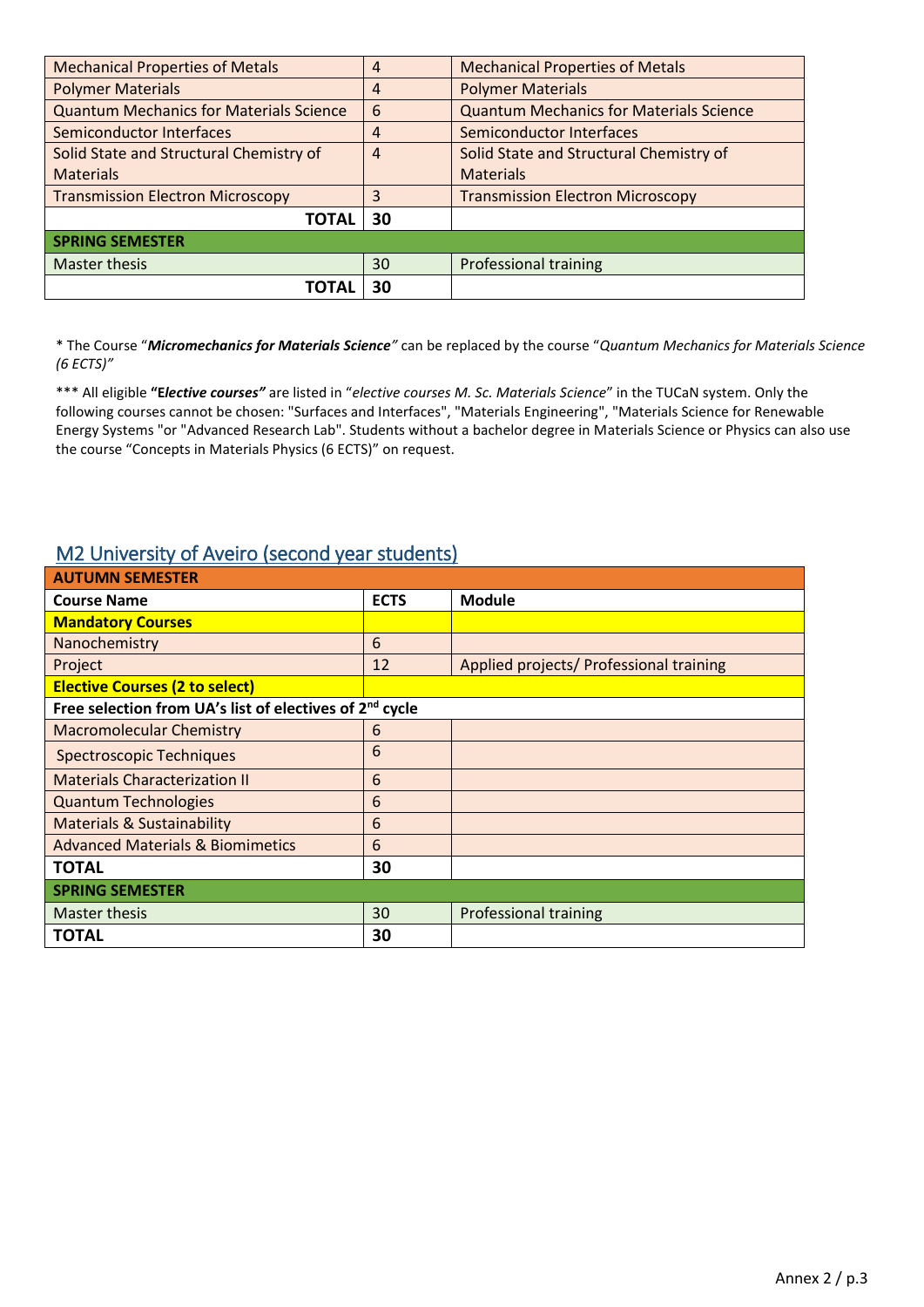### M2 University of Bordeaux (second year students)

| <b>AUTUMN SEMESTER</b>                      |             |               |
|---------------------------------------------|-------------|---------------|
| <b>Course Name</b>                          | <b>ECTS</b> | <b>Module</b> |
| <b>Mandatory Lectures</b>                   |             |               |
| <b>Hybrid and Nanomaterials</b>             | 6           |               |
| Large Scale Facilities                      | 6           |               |
| <b>Elective Lectures</b>                    |             |               |
| <b>Magnetic &amp; Dielectric Properties</b> | 6           |               |
| <b>Applied Nanosciences</b>                 | 6           |               |
| Photonics, Laser and Imaging                | 6           |               |
| Energy, Communication & Information         | 6           |               |
| <b>Molecular Simulation</b>                 | 6           |               |
| <b>Innovative &amp; Composite Materials</b> | 6           |               |
| <b>TOTAL</b>                                | 30          |               |
| <b>SPRING SEMESTER</b>                      |             |               |
| Master thesis                               | 24          |               |
| <b>Bibliographic Project</b>                | 6           |               |
| <b>TOTAL</b>                                | 30          |               |

## M2 Université catholique de Louvain (second year students)

| Depending on whether student spreads master thesis over two semesters or not, the courses are taken   |                |                                                                                                  |  |
|-------------------------------------------------------------------------------------------------------|----------------|--------------------------------------------------------------------------------------------------|--|
| either in the first SEMESTER or in both the first and second SEMESTERS; the student selects 30 course |                |                                                                                                  |  |
| credits in total.                                                                                     |                |                                                                                                  |  |
| <b>Course Name</b>                                                                                    | <b>ECTS</b>    | <b>Module</b>                                                                                    |  |
|                                                                                                       |                | Mandatory Courses (these courses have to be followed only when no equivalent course was followed |  |
| before by the student; otherwise, they are replaced by electives)                                     |                |                                                                                                  |  |
| <b>Polymer Science and Engineering</b>                                                                | 5              |                                                                                                  |  |
| <b>Physics of Functional Materials</b>                                                                | 5              |                                                                                                  |  |
| <b>Physical Chemistry of Metal and Ceramics</b>                                                       | 5              |                                                                                                  |  |
| Deformation and Fracture of Materials                                                                 | 5              |                                                                                                  |  |
| Elective courses (other courses are possible, provided the student demonstrates the consistency of    |                |                                                                                                  |  |
| his/her curriculum)                                                                                   |                |                                                                                                  |  |
| <b>Physics of Nanostructures</b>                                                                      | 5              | Nanotechnology                                                                                   |  |
| Design of Micro- and Nano-Systems                                                                     | 5              | Nanotechnology                                                                                   |  |
|                                                                                                       | 5              | Nanotechnology                                                                                   |  |
| <b>Macromolecular Nanotechnology</b>                                                                  |                | <b>Polymers &amp; Macromolecules</b>                                                             |  |
| Micro- and Nano-Fabrication Techniques                                                                | 5              | Nanotechnology                                                                                   |  |
| <b>Atomistic and Nanoscopic Simulations</b>                                                           | 5              | Nanotechnology                                                                                   |  |
| <b>Transport Phenomena in Solids and</b>                                                              | 5              |                                                                                                  |  |
| <b>Nanostructures</b>                                                                                 |                | Nanotechnology                                                                                   |  |
| <b>Project in Polymer Science</b>                                                                     | 5              | <b>Polymers &amp; Macromolecules</b>                                                             |  |
| Physical Chemistry and Chemistry of                                                                   | 5              | <b>Polymers &amp; Macromolecules</b>                                                             |  |
| <b>Polymers</b>                                                                                       |                |                                                                                                  |  |
| <b>Biomaterials</b>                                                                                   | 5              | <b>Biomaterials</b>                                                                              |  |
| <b>Materials Selection</b>                                                                            | 5              | <b>Mechanics of materials</b>                                                                    |  |
| <b>SECOND SEMESTER (or spread over two semesters)</b>                                                 |                |                                                                                                  |  |
| <b>Master thesis</b>                                                                                  | 28             |                                                                                                  |  |
| Master thesis seminar                                                                                 | $\overline{2}$ |                                                                                                  |  |
| <b>TOTAL</b>                                                                                          | 60             |                                                                                                  |  |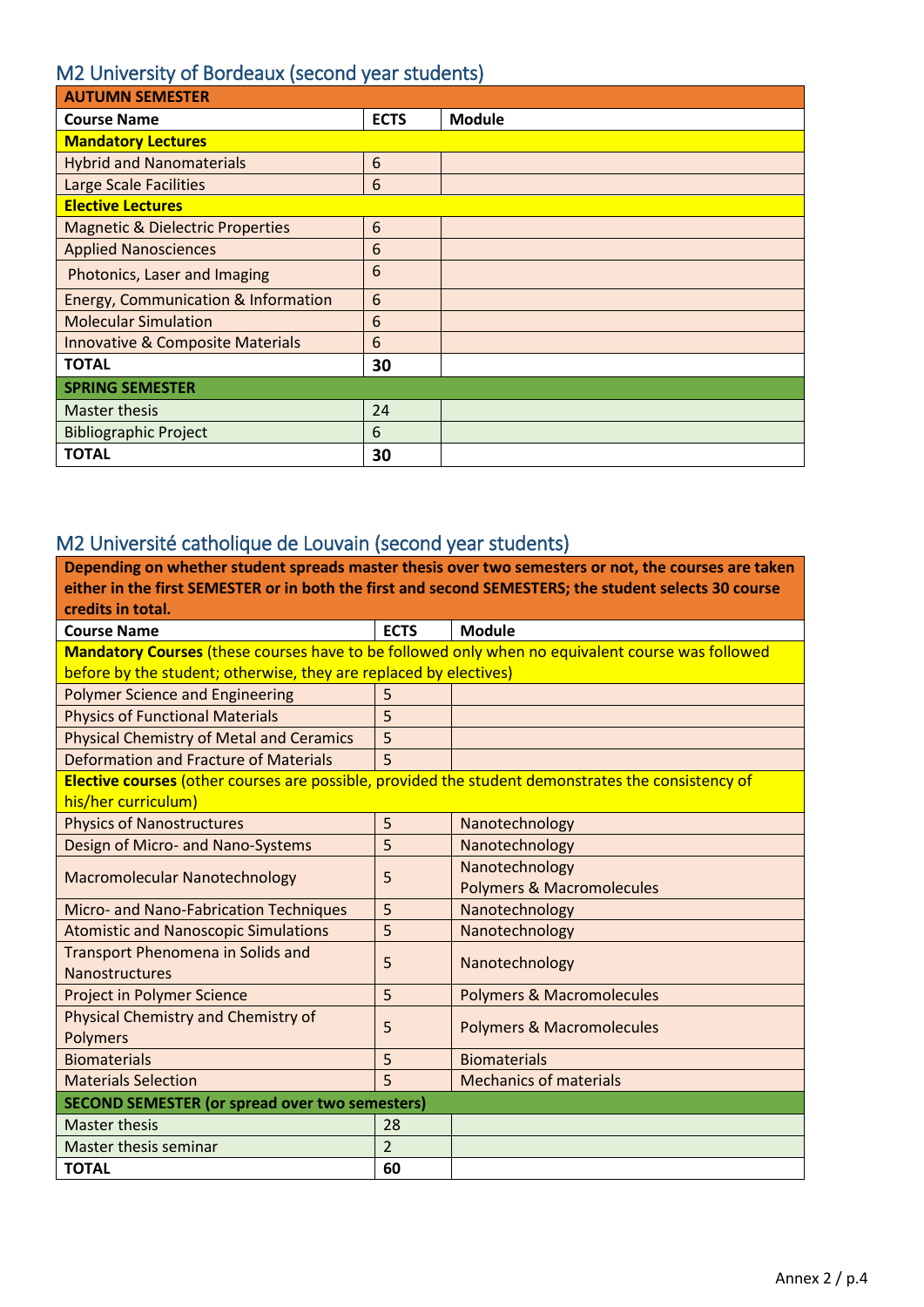# M2 Université de Liège (second year students)

| <b>AUTUMN SEMESTER</b>                  |                |                                                 |  |
|-----------------------------------------|----------------|-------------------------------------------------|--|
| <b>Course Name</b>                      | <b>ECTS</b>    | <b>Module</b>                                   |  |
| <b>Specialised courses</b>              |                |                                                 |  |
| Physics & chemistry of materials :      | $\overline{2}$ | <b>Research focus</b>                           |  |
| complements                             |                |                                                 |  |
| <b>Quantum Chemistry</b>                | $\overline{4}$ | Quantum mateirals: design and modelling         |  |
| Physics of functional oxides            | $\overline{4}$ | Quantum mateirals: design and modelling         |  |
| <b>Physics of nanomaterials</b>         | $\overline{4}$ | Quantum mateirals: design and modelling         |  |
| Spectroscopy of materials               | $\overline{4}$ | Quantum mateirals: design and modelling         |  |
| Physics of magnetic materials           | $\overline{4}$ | Quantum mateirals: design and modelling         |  |
| <b>Biohybrids: theory and modeling</b>  | $\overline{4}$ | Quantum mateirals: design and modelling         |  |
| <b>Quantum modeling of materials</b>    | $\overline{4}$ | Quantum mateirals: design and modelling         |  |
| properties                              |                |                                                 |  |
| Molecular logic                         | $\overline{2}$ | Quantum mateirals: design and modelling         |  |
| <b>Macromolecular Chemistry</b>         | 4              | <b>Functional materials and nanostructures:</b> |  |
|                                         |                | fabrication and characterization                |  |
| Advanced solid state chemistry          | $\overline{4}$ | Functional materials and nanostructures:        |  |
|                                         |                | fabrication and characterization                |  |
| Nanomaterials, (electro) synthesis &    | $\overline{4}$ | <b>Functional materials and nanostructures:</b> |  |
| applications                            |                | fabrication and characterization                |  |
| Nanofabrication: principes and          | $\overline{4}$ | Functional materials and nanostructures:        |  |
| techniques                              |                | fabrication and characterization                |  |
| <b>Characterization of Biomaterials</b> | $\overline{4}$ | Functional materials and nanostructures:        |  |
|                                         |                | fabrication and characterization                |  |
| Characterization of nanostructures by   | $\overline{2}$ | <b>Functional materials and nanostructures:</b> |  |
| scanning probe techniques               |                | fabrication and characterization                |  |
| Polymers and environment                | $\overline{2}$ | <b>Functional materials and nanostructures:</b> |  |
|                                         |                | fabrication and characterization                |  |
| Introduction to solid state NMR         | $\overline{2}$ | <b>Functional materials and nanostructures:</b> |  |
|                                         |                | fabrication and characterization                |  |
| <b>Physics of semiconductors</b>        | $\overline{2}$ | <b>Functional materials and nanostructures:</b> |  |
|                                         |                | fabrication and characterization                |  |
| <b>TOTAL</b>                            | 30             |                                                 |  |
| <b>SPRING SEMESTER</b>                  |                |                                                 |  |
| <b>General courses</b>                  |                |                                                 |  |
| <b>Research master thesis</b>           | 15             |                                                 |  |
| Research master thesis (complements)    | 15             |                                                 |  |
| <b>TOTAL</b>                            | 30             |                                                 |  |